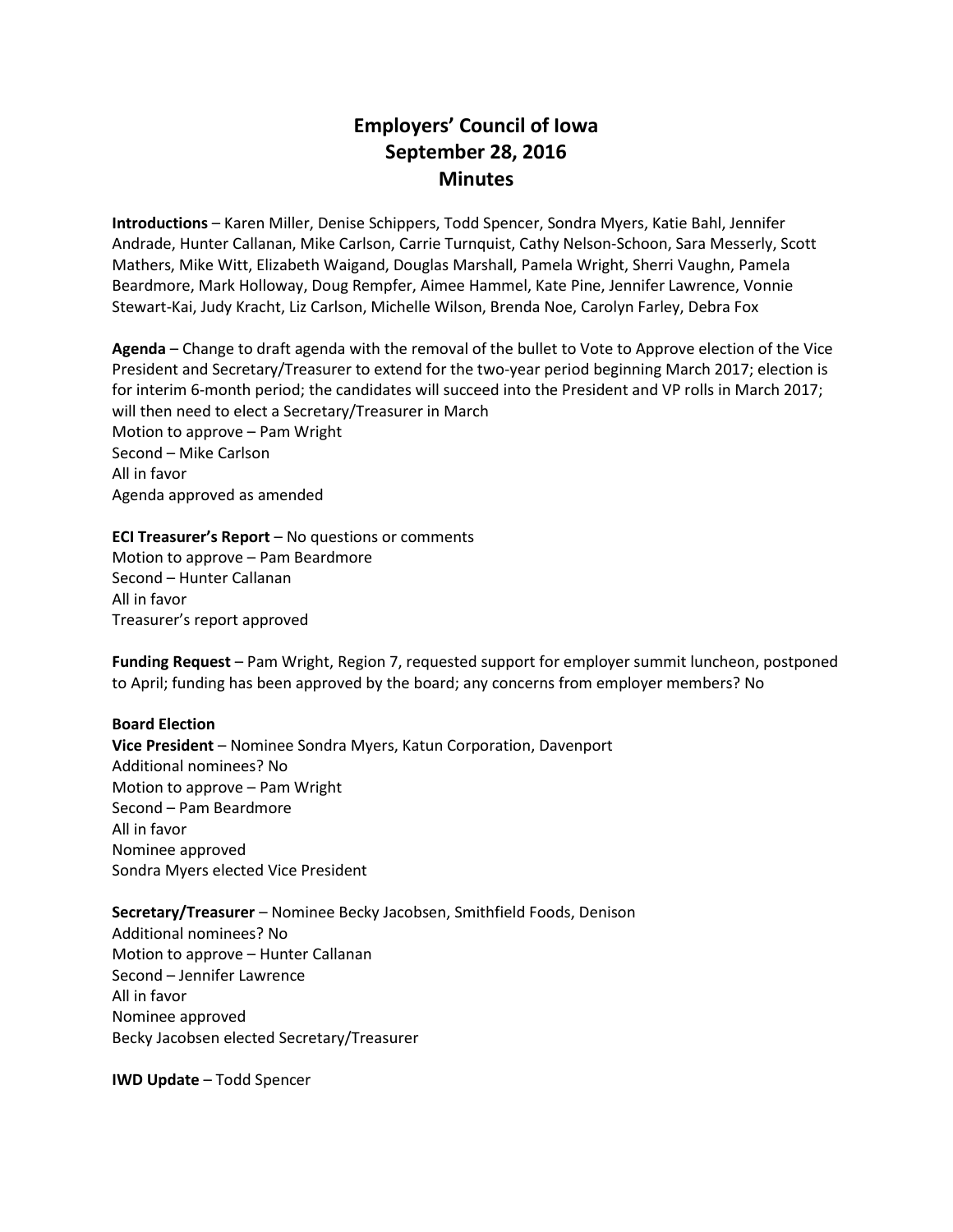Case management / Labor Exchange system -- in process of seeking proposals for a new system, few weeks of research prior to putting out the RFP, went out earlier this month, due back early October, will then evaluate the responses. Hoping to sign with a vendor in November

 Will change the look and feel for how we provide services both in the office and online. Have an outdated system currently; newer, fresher, more user friendly systems out there; 12 to 15 months to implement

UI system – revamping behind the scenes, how data stored, ease of access for staff, will change how employers are able to communicate with our UI system/team; transition team in process of taking existing system and implementing; approx. 24 months for completion

Both systems will change how we work with our customers – participants and employers Agency will be training both staff and customers

Agency greatly values the ECI group, increase in local participation; dramatic diffence in feedback and how we interact with businesses locally; thank you to all employers who take the time to participate; Karen mentioned this board does not take a great deal of time, but it does take some time; will brainstorm with board to increase value of board meetings, more value-added for everyone; please share ideas for how to make state ECI more value added

Karen Miller - Want to ensure our in-person meetings are pertinent and useful, next meeting will be in March

## **Local ECI Updates** –

Region 1: Katie – working to partner with SHRM to prevent event overlap; Nov 10 – veteran event; bimonthly newsletter for ECI partnering with local Community College – merging business lists to get information out; hosted recent events Ergonomics and OSHA training

Region 2: Jennifer – HR 101 series in April and May for those new to HR, taught by SHRM members – 4 week series, well received, planning follow up series next spring; over summer went on the road offering workshops around the region in partnership with Iowa Economic Development; partnered with Y and other organizations for Veteran event in September; October 18 partnered with Community org for stress on the workforce workshop;

Region 3 & 4 – Mike Carlson – meets in Spencer; July- Heavy equipment simulator four days, lots of attendees, target audience was women, but all individuals were invited; August – 2-hour session, 90 attending overtime rules ; September – workshop; 9/22 joint meeting with SHRM ACA updates; OSHA training upcoming

Carrie – Storm Lake; works in collaboration with Spencer; November OSHA training Region 5: Cathy - Pulling together a new SHRM chapter, just waiting to get it approved; partner with SHRM; June overtime rules workshop; Apprenticeship in July; October 12 final rule on overtime and FLSA questions

Region 6 – no update

Region 7 - Doug – FMLA for HR managers held; August 2<sup>nd</sup> legislative forum; September developing leaders using Dale Carnegie; October looking to address UI issues for HR mgrs.; November Crucial conversations in the workplace workshop; December meeting planning session for 2017 Region 8 - Sherri – Veteran appreciation day; partnered with SHRM When Generations Collide; staff went to Denison Job Corps Center for training to staff; Walmart heavy equipment simulator – well attended; several workshops coming up in next two months – appeals, apprenticeships, Employer/Educator summit in October

Region 9 - Doug – last week mock interview workshop in Clinton, very successful; planning UI appeals workshop in Clinton